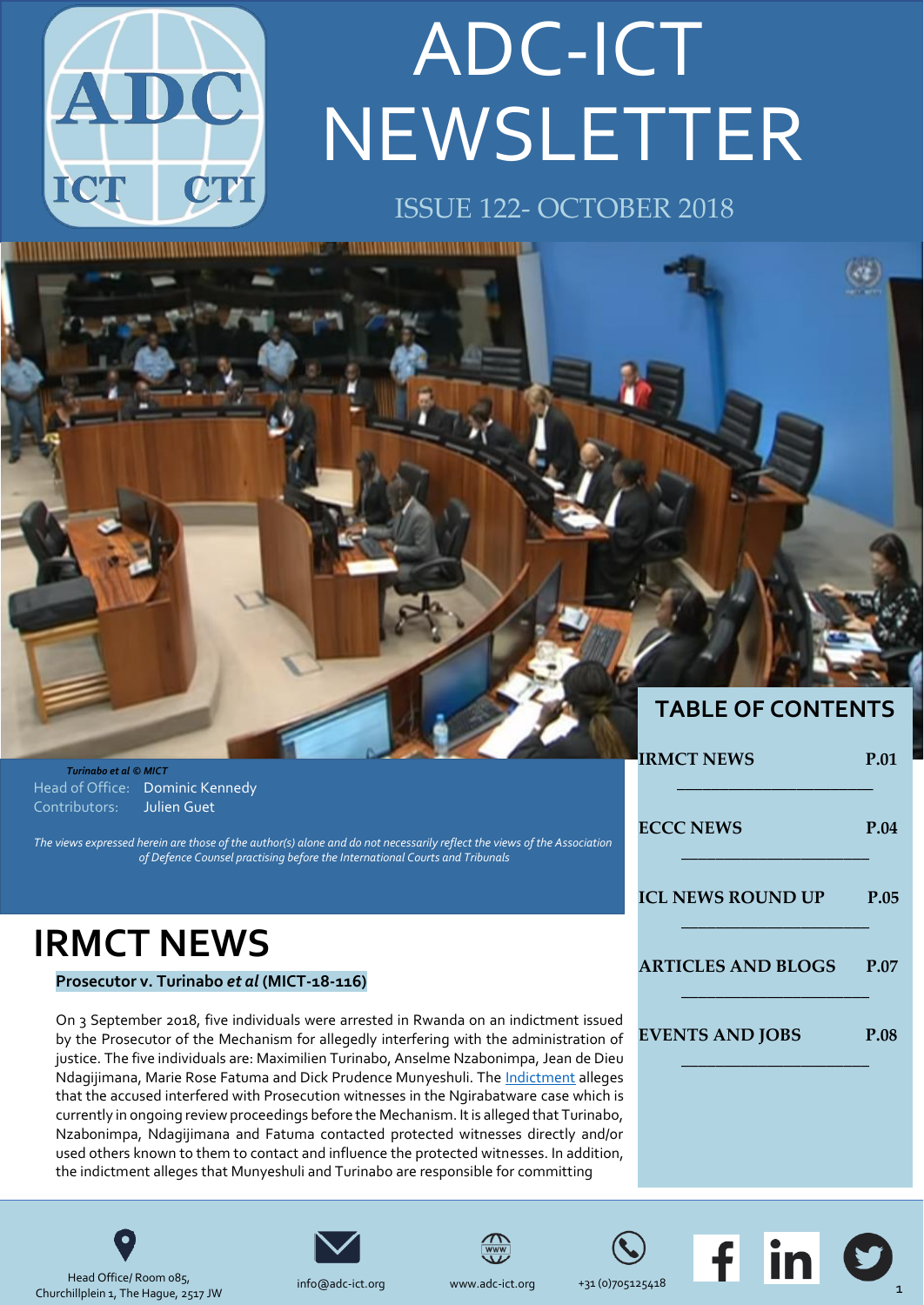contempt of the ICTR and the Mechanism by disclosing protected information regarding protected witnesses and that Munyeshuli made indirect contact with the witnesses in knowing violation of a court order.

The five accused were transferred to the seat of the Mechanism in Arusha, Tanzania on 11 September and made an [initial appearance](https://www.youtube.com/watch?v=CpkpPDwEWsc) on 13 September 2018 before Judge Vagn Joensen. All of the accused pleaded not guilty to the charges in the Indictment.

On 18 September 2018, Judge Vagn Joensen in an [Order,](http://jrad.unmict.org/webdrawer/webdrawer.dll/webdrawer/rec/242188/view/) invited the government of Rwanda, within 14 days, to provide written submissions on Rwanda's jurisdiction, willingness and preparedness to accept the case for trial. He also ordered the Prosecution to file submissions on the suitability of transfer of the case to Rwanda and ordered the accused to file responses, if any, to the Prosecution's and Rwanda's submissions.

#### **Prosecutor v. Mladić (MICT-13-56)**

On 18 June 2018, the Defence for Ratko Mladić respectfully requested the disqualification of Judges [Meron,](http://jrad.unmict.org/webdrawer/webdrawer.dll/webdrawer/rec/241584/view/) [Agius](http://jrad.unmict.org/webdrawer/webdrawer.dll/webdrawer/rec/241586/view/) and [Liu Daqun](http://jrad.unmict.org/webdrawer/webdrawer.dll/webdrawer/rec/241585/view/) for actual or apparent bias. These three judges were members of the Appeals Chamber in the ongoing appeal which Mladić has filed against his conviction and life sentence. The motions for disqualification submited that these judges have previously made findings against the Accused in earlier judgements at the ICTY. The Defence asserted that these previous findings would lead a reasonable observer, properly informed, to apprehend bias in the context of Mladić's appeal. On 20 June 2018, the President of the Mechanism [assigned the requests for](http://jrad.unmict.org/webdrawer/webdrawer.dll/webdrawer/rec/241629/view/)  [disqualification](http://jrad.unmict.org/webdrawer/webdrawer.dll/webdrawer/rec/241629/view/) to Judge Antonetti as the next most senior judge after the President.

On 3 September 2018, Judge Antonetti issued [a Decision](http://jrad.unmict.org/webdrawer/webdrawer.dll/webdrawer/rec/242225/view/) on the requests for disqualification. In the Decision, he granted the request by the Defence for the removal of Judges Meron, Agius and Liu from the Appeals Chamber as he found that there was an appearance of bias as these judges have already made findings in the context of the *Krsti*ć, *Tolimir*, *Popovi*ć *et al.* and *Blagojevi*ć *and Joki*ć cases on the guilt of the Accused for crimes contested in his appeal. Judge Antonetti stated that in his opinion in these judgemetnts, the findings made by these judges constitute sufficient ground for a reasonable observer, properly informed, to reasonably apprehend bias. He added that by allowing certain judges to hear two separate trials arising from the same series of facts and where the cases involve overlapping questions of fact or law, the international criminal tribunals took risks in the matter of impartiality. He stated that the judges involved in a first trial were confronted frequently from the indictment stage with incriminating evidence against a person other than the



*Ratko Mladić*

accused and essentially this other person in the context of a different trial. These judges read the parties' briefs, heard witnesses, analysed documents and made findings on facts relevant to the case of this other person.

On 4 September 2018, Judge Antonetti issued a [Decision](http://jrad.unmict.org/webdrawer/webdrawer.dll/webdrawer/rec/242094/view/) assigning Judges Mparany Mamy Richard Rajohnson, Gberdao Gustave Kam and Elizabeth Ibanda-Nahamya to replace Judges Meron, Agius and Liu on the Appeals Chamber bench. On 14 September 2018, Judge Mparany Mamy Richard Rajohnson withdrew from the Appeals Chamber and Judge Antonetti replaced him with Judge Aminatta Lois Runeni N'gum.

The Prosecution filed a [Motion](http://jrad.unmict.org/webdrawer/webdrawer.dll/webdrawer/rec/242105/view/) requesting that a panel of three judges be appointed to consider *de novo* the disqualification request filed by the Defence. The President of the Mechanism withdrew from considering the Motion and referred it to the next most senior judge, Judge Masanche. On 13 September, Judge Masanche issued a [Decision](http://jrad.unmict.org/webdrawer/webdrawer.dll/webdrawer/rec/242144/view/) denying the Prosecution's request to appoint a panel of three judges to consider *de novo* the disqualification requests. In his Decision he stated that the Prosecution's request lacked any legal basis and was inconsistent with the established case law and effectively was an interlocutory appeal which according to Rule 18(B)(iii) of the Rules of Procedure and Evidence is not permitted.

On 19 September 2018, the Prosecution filed a[n Appeal of](http://jrad.unmict.org/webdrawer/webdrawer.dll/webdrawer/rec/242223/view/)  [the Acting President's Decision Denying the Request to](http://jrad.unmict.org/webdrawer/webdrawer.dll/webdrawer/rec/242223/view/)  [Appoint a Panel of Three Judges.](http://jrad.unmict.org/webdrawer/webdrawer.dll/webdrawer/rec/242223/view/) The President of the Mechanism [assigned the Request to Judge Sekule](http://jrad.unmict.org/webdrawer/webdrawer.dll/webdrawer/rec/242263/view/) as the next most senior judge after judges, Meron, Antonetti and Masanche. A decision is on is currently pending.

At a Status Conference held on 10 July 2018, the Defence for Mladić raised a number of issues related to his health and the conditions of detention. The President stated that the Mechanism takes complaints pertaining to health very seriously and he ordered the Registrar to take a serious look at the issues raised because 'we [the Mechanism] cannot afford making mistakes'.









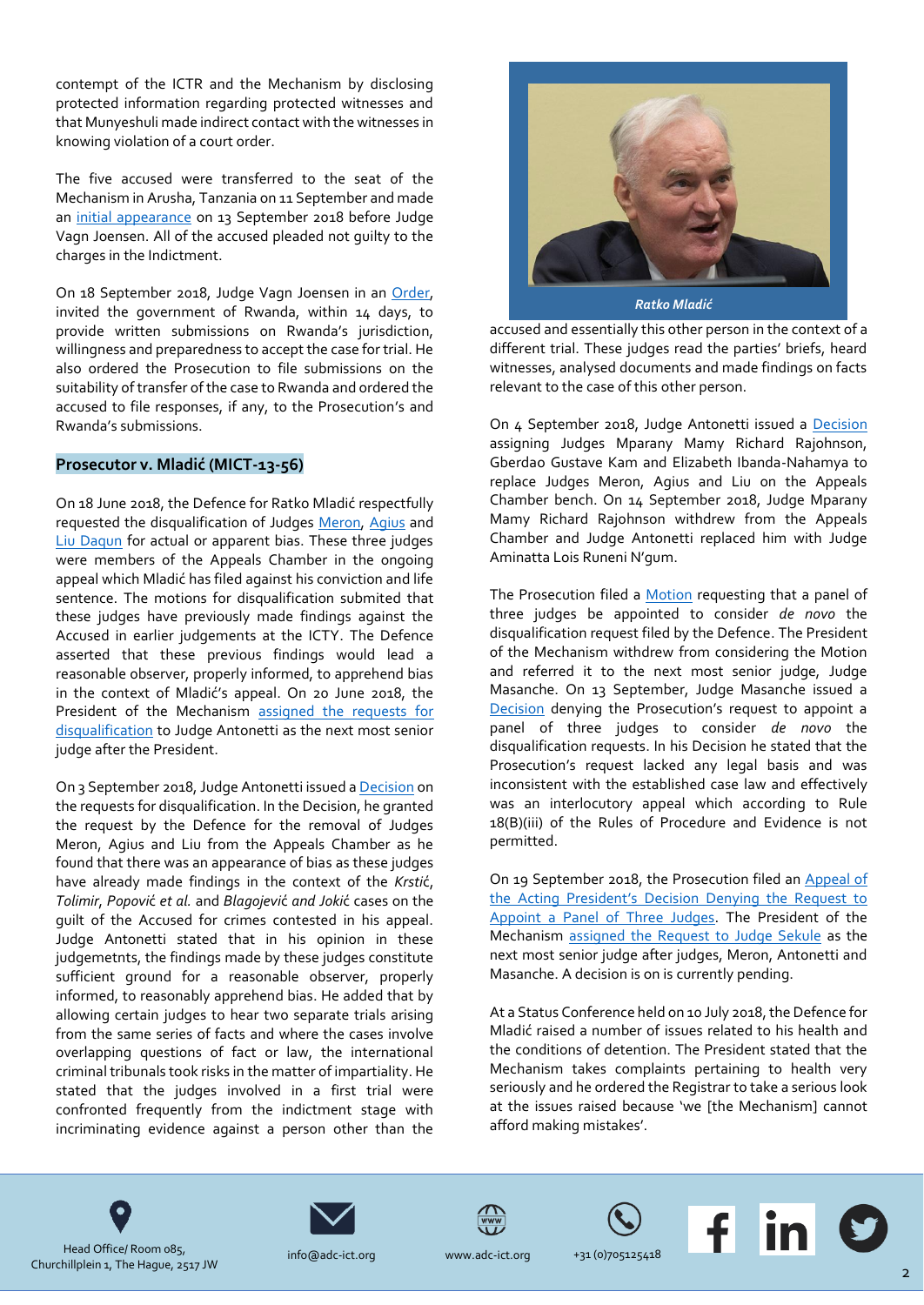#### **Prosecutor v. Ndindiliyimana et al (MICT-13-43)**

On 10 September 2018, the ADC-ICT filed a [Motion](http://jrad.unmict.org/webdrawer/webdrawer.dll/webdrawer/rec/242117/view/) to appear as *amicus curiae* in relation to the [Motion for Order](http://jrad.unmict.org/webdrawer/webdrawer.dll/webdrawer/rec/242053/view/)  [to the Government of France](http://jrad.unmict.org/webdrawer/webdrawer.dll/webdrawer/rec/242053/view/) submitted by the Defence for Francois-Xavier Nzuwonemeye on 23 August 2018. The Motion for Order to the Government of France asked that the Mechanism issue an order to France to take back Nzuwonemeye who was acquitted by the ICTR in 2014 and has been stranded in Arusha, Tanzania since his acquittal. Nzuwonemeye is one of serval individuals who remain in Arusha after acquittal or after having served their sentences by the ICTR. Nzuwonemeye's family reside in France and he was transferred from France to the ICTR in 2000 when he was indicted for crimes he did not commit.

The ADC-ICT Motion requests that the Single Judge permit the ADC-ICT to file submissions on France's obligation to take Nzuwonemeye back and that failing to do so violates his human rights. The ADC-ICT states that this issue is something which affects the eleven individuals who are currently stranded in Arusha and that despite efforts of the Mechanism the international community has failed to uphold their obligations to these individuals.

The ADC-ICT has previously sen[t correspondence](https://www.adc-ict.org/single-post/2018/03/22/ADC-ICT-Send-Letter-to-UN-Secretary-General-and-Security-Council-regarding-ICTR-Acquitted-and-Released-Persons) to the UN Secretary-General and Security Council requesting that action be taken to relocate these acquitted or released persons and received a response from Miguel de Serpa Soares, Under-Secretary General for Legal Affairs, on 29 August 2018 which stated that 'the challenge is that, ultimately, it falls to States to decide to accept relocation of any person on their territory'. The response further stated that the Security Council had noted with concern the problems that the Mechanism faces in several Resolutions and called upon all States to cooperate and render all necessary assistance to the Mechanism.

A decision has not yet been made on the ADC-ICT's request to appear as *amicus curiae*.

#### **Prosecutor v. Karadžić (MICT-13-55)**

On 26 September 2018, the Defence filed [a Motion](http://jrad.unmict.org/webdrawer/webdrawer.dll/webdrawer/rec/242268/view/DFsV2g) to Judge Antonetti for the removal of Judge Meron from the Appeals Chamber for appearance of bias. The Motion stated that Judge Meron has delivered conclusions in other trials relating to Karadžić. The Motion stated that in light of the recent Decision in the Mladić (see above) there was now a sound legal basis to make the argument that Judge Meron should be disqualified. The Motion also stated that the request for disqualification is not untimely as there are no time limits set in the Rules of Procedure and Evidence for the disqualification of judges.

On 27 September, President Meron issued a [Decision](http://www.irmct.org/sites/default/files/casedocuments/mict-13-55/president%E2%80%99s-decisions/en/180927-decision-karadzic.pdf) withdrawing from the Appeals Chamber stating that the Mladić Disqualification Decision clearly contradicts established jurisprudence and that in his view harms the interests of the Mechanism by wrongly suggesting that

there is a risk in terms of appearance where the superior officer is being tried, even on appeal, by the judge who found his subordinates guilty. The President further stated that 'allowing Judge Antonetti to adjudicate yet another motion brought under Rule 18 of the Rules is, in my view, liable to delay the proceedings in this case and further harm the interests of the Mechanism'. The President replaced himself on the Appeals Chamber with Judge Ivo Nelson de Caires Batista Rosa with immediate effect.

At a Status Conference held on 15 August 2018, the President of the Mechanism, stated that the appeals judgement is on schedule to be pronounced in December 2018 and that this would be the last Status Conference in the case before the appeals judgement.

The President also stated that the Registry would enter the third stage of testing on the pilot programme to allow detainees to use Skype or equivalent means to communication with family members from the UN Detention Unit. This stage includes testing the connections between detainees and their family members and would be done before the end of September 2018.

Karadžić stated that the only currently problem in the Detention Unit was the question of food. There have been issues in receiving the supplies of Balkan food and due to cultural differences, this has been a problem. The Registry had informed the President that they are in a tendering process for a new supplier for the prison shop and should be completed shortly.

At the end of the Status Conference, Peter Robinson, Defence Counsel for Karadžić, thanked the President for the concern which he had expressed throughout the Status Conferences for Karadžić's health and the conditions of detention. He also thanked the President for his fairness throughout the appeal proceedings. To conclude, Robinson thanked the President immensely for the contributions he has made to international criminal justice during his time as President of the Mechanism.

#### **Prosecutor v. Stanišić and Simatović (MICT-15-96)**

The re-trial continued after the summer recess with the testimony of Stipan Kraljevic. Kraljevic stated that Croats were forced to leave the town of Ilok in eastern Croatia in Autumn 1991 because the Yugoslav National Army (JNA) gave them an ultimatum that they would burn the town to the ground if they did not leave. Kraljevic testified that the JNA and Serbian paramilitary forces had previously attacked several villages where they had destroyed houses and expelled non-Serb civilians. He stated that in addition to the JNA forces there were irregular Serbian units who committed crimes. Kraljevic said that he was told by refugees from Lovas that the JNA ultimatum was followed by an attack and that there were 'massive casualties' and most villagers had fled to avoid being killed. Kraljevic claimed that these attacks were done in collaboration with the Chetniks and aimed to expel Croats and spread terror.











Head Office/ Room 085, Churchillplein 1, The Hague, 2517 JW

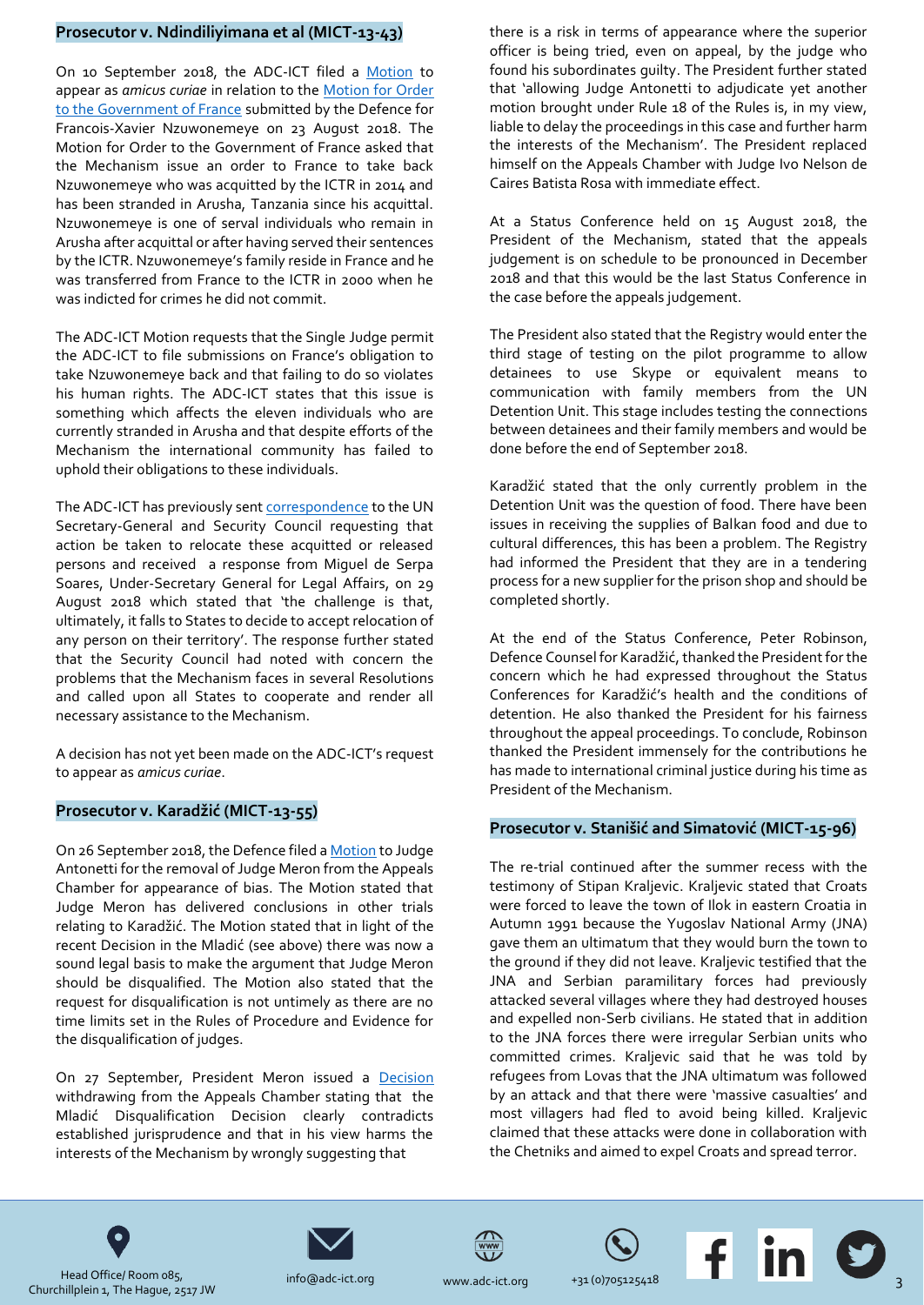

### **Defence Court Report**

by Julien Guet, *- Legal Intern on the MEAS Muth*

#### <span id="page-3-0"></span>**Case 002**

#### • NUON Chea

Between June and August, the Nuon Chea Defence Team carried out ongoing research and analysis work on Case 002/02 while awaiting receipt of that trial judgement.

#### • KHIEU Samphan

During the reporting period, the KHIEU Samphân Defence team was engaged in the preparation of the future appeal in Case 002/02.

#### **Case 003**

#### **MEAS Muth**

During the reporting period, the Case 003 Defence filed a request for leave to supplement Mr. MEAS Muth's Response to the International Co-Prosecutor's Final Submission, following the Pre-Trial Chamber's decision on the International Co-Prosecutor's appeal of the Closing Order dismissing the charges against IM Chaem. The Case 003 Defence continues to review the evidence in the Case File to take any steps necessary to protect Mr. MEAS Muth's fair trial rights.

#### **Case 004**

#### • AO An

In June and July, the AO An Defence reviewed materials on the Case File in light of the impending Closing Order. In August, upon receiving the Closing Orders (an indictment order from International Co-Investigating Judge and a dismissal order from National Co-Investigating Judge), the Defence reviewed both documents and filed a confidential Urgent Request for Redaction and Interim Measures against Closing Oder (Indictment). The Defence continues to analyse the two Closing Orders in their respective languages, awaiting the translations and undertaking other measures to safeguard AO An's fair trial rights.

• YIM Tith

During the months of June, July and August, the YIM Tith Defence Team continued to analyse the contents of Case File 004 in order to prepare YIM Tith's defence and endeavour to protect his fair trial rights. The YIM Tith Defence Team began preparing YIM Tith's response to the Co-Prosecutors' Final Submissions.













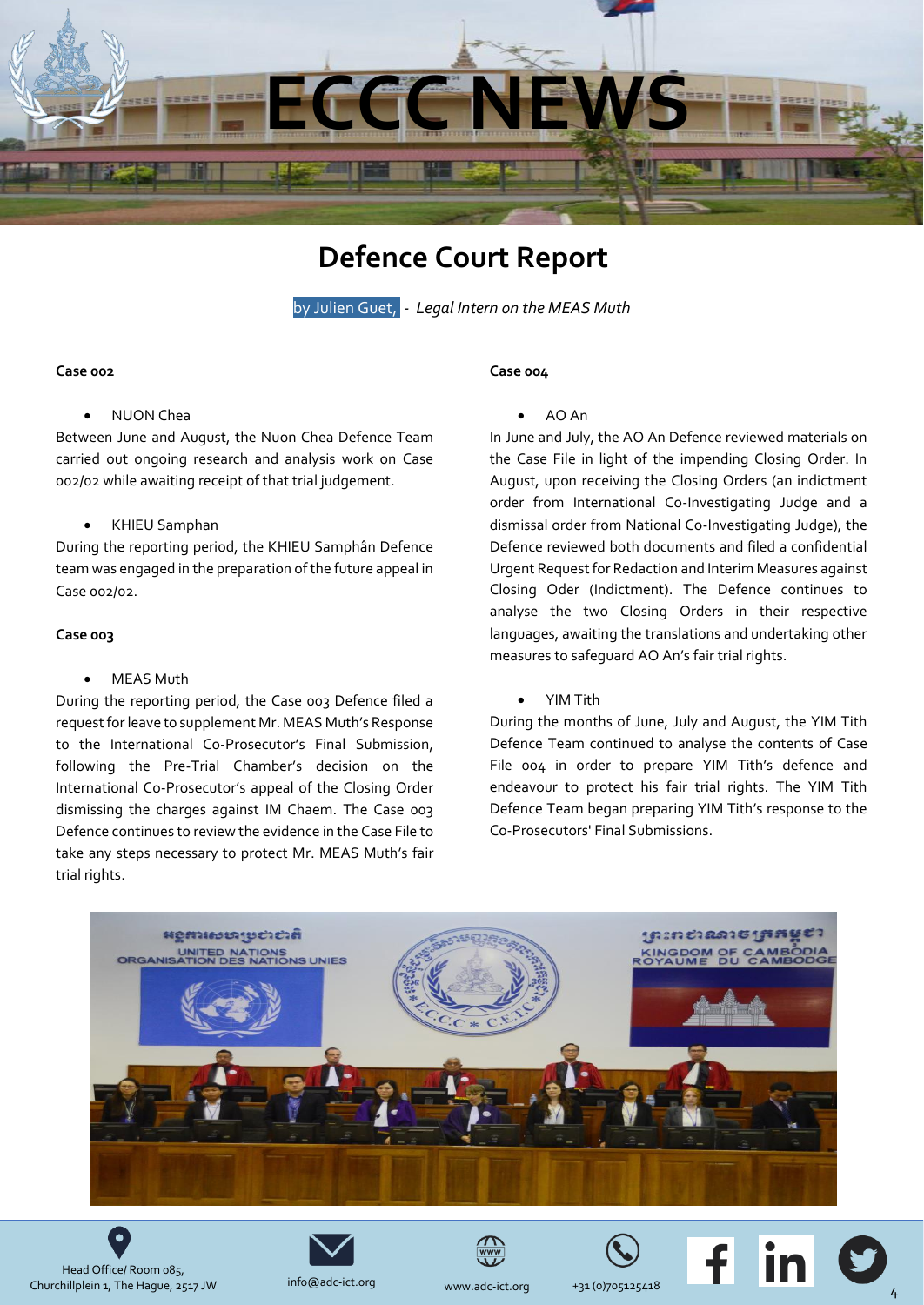## News Round-Up

<span id="page-4-0"></span>*Click on the box to read the full article* 

#### **ICC will continue 'undeterred' after US threats,** *The Guardian*

. The international criminal court (ICC) will continue to investigate war crimes "undeterred" by the Trump administration's threat of [sanctions against its judges, the Hague-based](https://www.theguardian.com/law/2018/sep/11/icc-will-continue-undeterred-after-us-threats-john-bolton)  organisation has declared.

Responding to [a firebrand speech by the US](https://www.theguardian.com/us-news/2018/sep/10/john-bolton-castigate-icc-washington-speech)  [national security adviser, John Bolton,](https://www.theguardian.com/us-news/2018/sep/10/john-bolton-castigate-icc-washington-speech) the United Nations-backed court said it would not be intimidated or dissuaded from its global mission.

**Crucial video evidence of war crimes is being deleted – how can it be saved?,** *The Conversation*

From Syria to Myanmar and beyond, many of today's most intractable and brutal conflicts are [being documented by everyday internet users](http://theconversation.com/crucial-video-evidence-of-war-crimes-is-being-deleted-how-can-it-be-saved-103178)  equipped with smartphones. But even though they're documenting vital evidence that could one day help convict perpetrators of atrocities; their footage and photos are at risk from the very platforms that host them.

#### **Bosnian Witness Accuses Naser Oric of Shooting Prisoner,** *Balkan Insight*

The first witness at the retrial of the Bosnian Army's former commander in Srebrenica, Naser [Oric, who is accused of killing three Serb](http://www.balkaninsight.com/en/article/bosnian-witness-accuses-naser-oric-of-shooting-prisoner-09-24-2018)  captives in 1992, said he saw the defendant shoot a prisoner.

A protected prosecution witness told the Bosnian state court in Sarajevo on Monday that he saw Bosniak commander Naser Oric shoot a Serb prisoner of war in June 1992.

**[Legal case builds for trying Duterte at the ICC,](http://www.atimes.com/article/legal-case-builds-for-trying-duterte-at-the-icc/)**  *Asia Times*

The International People's Tribunal (IPT) handed down a symbolic guilty verdict in Brussels against Philippine President Rodrigo Duterte for gross human rights abuses, adding to the rising chorus for the populist leader to be referred to the International Criminal Court at The Hague for his various scorched earth policies

#### **There Can Be No Peace for Myanmar Without Justice,** *Time*

[Bringing peace, national reconciliation, democracy and development to all the people of Myanmar is said to](http://time.com/5404328/myanmar-accountability-yanghee-lee/)  be the goal of Aung San Suu Kyi's civilian government. Indeed, at a recent peace conference aimed at ending the country's decades-long civil war, she herself said: "We will strive with unrelenting moral force to create a stable and peaceful surrounding that is free from armed conflicts for our new generation, fulfill the wishes and aims of our preceding leaders and brighten the hopes dimmed by armed conflicts."

Head Office/ Room 085, Churchillplein 1, The Hague, 2517 JW info@adc-ict.org [www.adc-](mailto:dkennedy@icty.org)ict.org +31 (0)705125418

 $\bullet$ 

.



[info@adc-](mailto:dkennedy@icty.org)ict.org







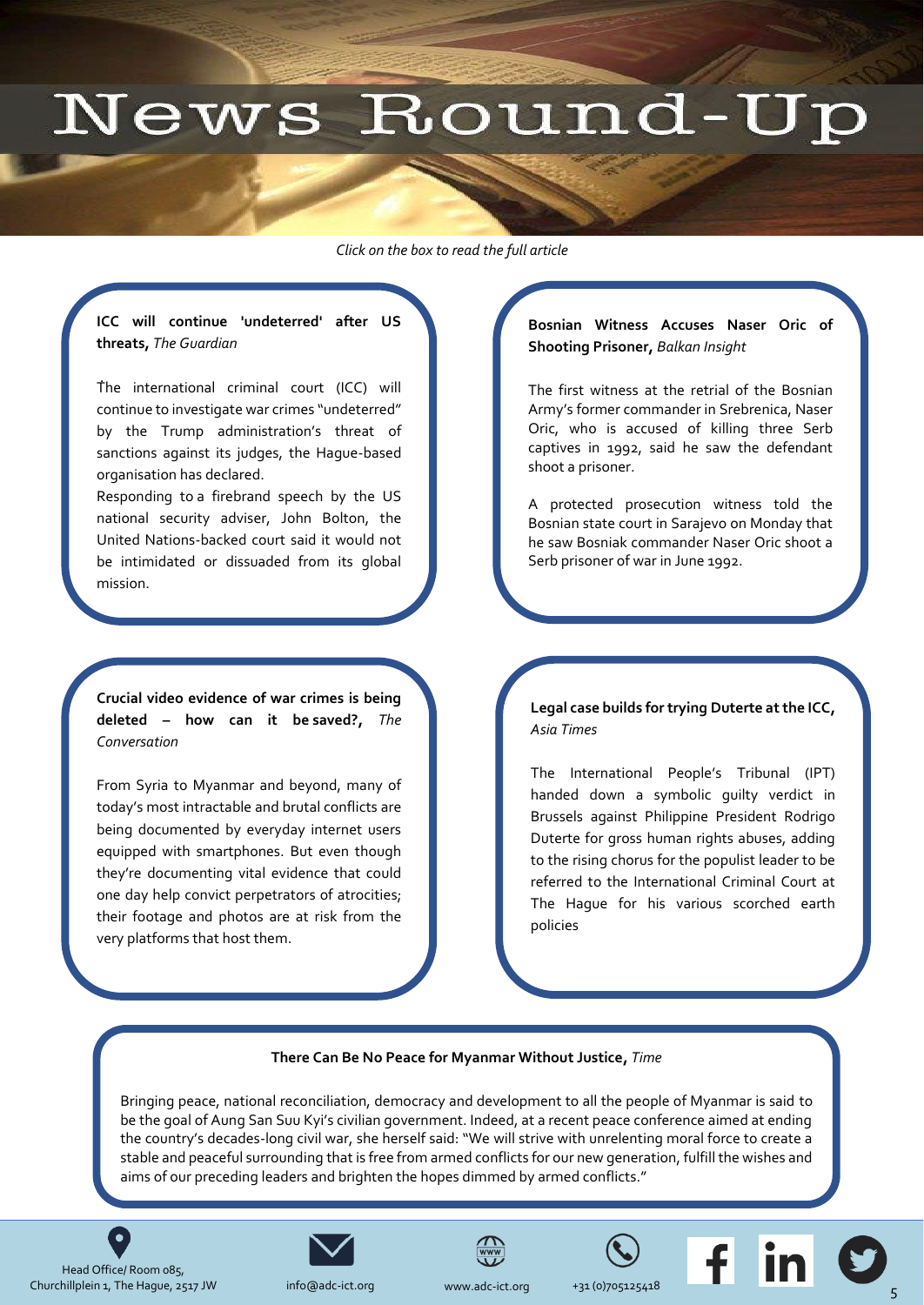#### **Two Serb Paramilitaries Convicted of Killing Croats,** *Balkan Insight*

[Zagreb county court sentenced former Serb](http://www.balkaninsight.com/en/article/zagreb-court-sentenced-two-serb-paramilitaries-09-17-2018)  paramilitaries Dusan Zarkovic and Bogdan Jednak to 15 years in prison each for taking part in the killing of 21 Croats in Josevica in central Croatia in December 1991. The two men, who were tried in their absence as they are no longer in Croatia, were found guilty of participating in the murder of 21 Croat villagers in Josevica in December 1991.

#### **Rohingya genocide: Will Myanmar generals face ICC justice?,** *Deutsche Welle*

Myanmar's government is facing increasing international pressure for its violent crackdown on the Rohingya people. The International [Criminal Court says it has jurisdiction over the](https://www.dw.com/en/rohingya-genocide-will-myanmar-generals-face-icc-justice/a-45450020)  crisis, but a conviction is unlikely.

The International Criminal Court in The Hague (ICC) stated last week that it did, in principle, [have the jurisdiction to](https://www.dw.com/en/icc-says-can-rule-on-rohingya-exodus-from-myanmar/a-45391172) initiate an [indictment](https://www.dw.com/en/icc-says-can-rule-on-rohingya-exodus-from-myanmar/a-45391172) against members of Myanmar's military for driving scores of Rohingya people from their homes in 2017.

**Sri Lanka President rejects foreign pressure over war crimes,** *Economynext*

President Maithripala Sirisena asked the United Nations and member states not to pressure Sri Lanka in dealing with war crimes and ensuring [non-recurrence of human rights violations](https://economynext.com/Sri_Lanka_President_rejects_foreign_pressure_over_war_crimes-3-12014.html)  nearly a decade after ending the island's separatist war.

Addressing the 73rd United nations general Assembly in New York on Tuesday evening (Sri Lanka Wednesday morning) President Sirisena repeatedly asked foreigners to back off Sri Lanka.

**Germany convicts member of Western[backed Syrian opposition for 'war crimes',](https://edition.cnn.com/2018/09/25/middleeast/german-syrian-conviction-intl/index.html)**  *CNN*

A German court sentenced a member of a Western-backed Syrian armed opposition group on Monday to life imprisonment for "war crimes," according to court documents.

The convict, identified as Ibrahim A., was found guilty of "torture and killing persons protected under international humanitarian law" as well as "murder, extortionist kidnapping and the commission of war crimes under the International Criminal Code."

#### **[Israeli Farmers Travel to The Hague, File War](https://www.jpost.com/Arab-Israeli-Conflict/Shurat-Hadin-files-war-crimes-complaint-against-Hamas-for-fire-kite-terror-566370)  Crimes Complaint Against Hamas,** *Jerusalem Post*

A group of Israeli farmers traveled to The Hague in the Netherlands on Monday and filed a war crimes complaint with the International Criminal Court (ICC) against top Hamas officials for what they called [fire kite terrorism during the Gaza](https://www.jpost.com/Israel-News/A-quiet-but-tense-day-along-the-Gaza-border-562607)  [border crisis.](https://www.jpost.com/Israel-News/A-quiet-but-tense-day-along-the-Gaza-border-562607)

The complaint was drafted by Shurat Hadin-Israel Law Center and co-signed by the farmers and some 50,000 concerned individuals worldwide.

#### **South Sudan war crimes: UN calling for forming hybrid court,** *Al Jazeera*

The UN Human Rights Commission on South Sudan is calling on the government to set up a hybrid court to try potential war criminals. [South Sudan's government signed a peace deal](https://www.aljazeera.com/news/2018/09/south-sudan-war-crimes-calling-forming-hybrid-court-180917183035089.html)  last week to end nearly five years of civil war. The commission says those who committed crimes during the conflict must be held accountable and says the court could serve to stem any continuing violence. However, the South Sudanese government has denied committing any atrocities and has said the priority should be on building peace in the country.

Head Office/ Room 085, Churchillplein 1, The Hague, 2517 JW info@adc-ict.org [www.adc-](mailto:dkennedy@icty.org)ict.org +31 (0)705125418

 $\bullet$ 



[info@adc-](mailto:dkennedy@icty.org)ict.org

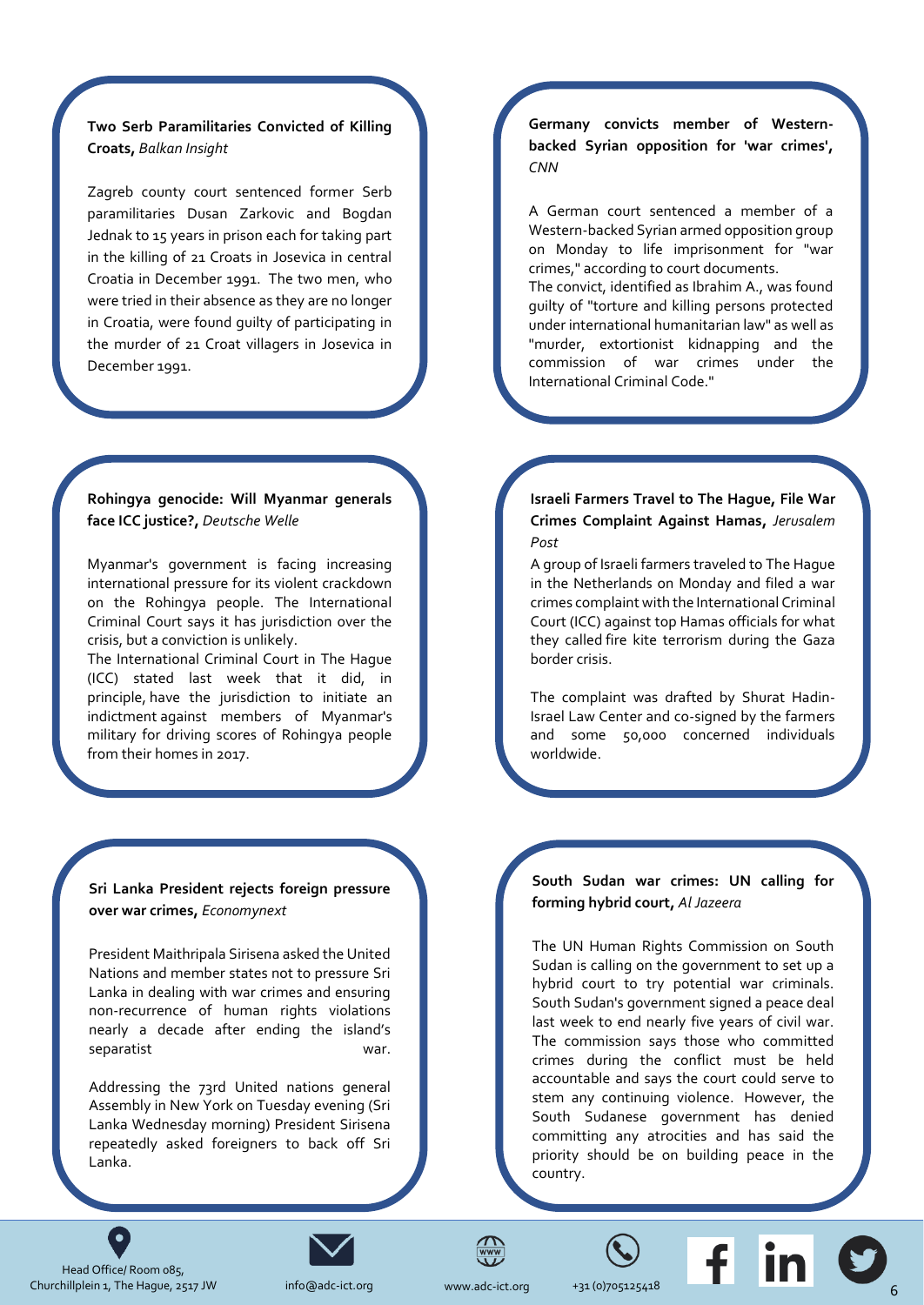# **RTICLES AND BLC**

#### BLOG UPDATES AND ONLINE LECTURES

#### <span id="page-6-0"></span>**Blog Updates**

**"[The Hartford Guidelines on Speech Crimes in](https://www.ejiltalk.org/the-hartford-guidelines-on-speech-crimes-in-international-criminal-law/)  [International Criminal Law](https://www.ejiltalk.org/the-hartford-guidelines-on-speech-crimes-in-international-criminal-law/)"**, b[y Richard Ashby Wilson.](https://www.ejiltalk.org/author/rwilson/) Blog available [here.](https://www.ejiltalk.org/the-hartford-guidelines-on-speech-crimes-in-international-criminal-law/)

**"The Legality of a U.S. Space Force"** by Adam Irish. Blog availabl[e here.](http://opiniojuris.org/2018/09/13/the-legality-of-a-u-s-space-force/)

**"[Rome Statute at 20: Suggestions to States to](https://www.ejiltalk.org/rome-statute-at-20-suggestions-to-states-to-strengthen-the-icc/)  [Strengthen the ICC](https://www.ejiltalk.org/rome-statute-at-20-suggestions-to-states-to-strengthen-the-icc/)",** by Fergal Gaynor and Christopher "Kip" Hale. Blog availabl[e here.](https://www.ejiltalk.org/rome-statute-at-20-suggestions-to-states-to-strengthen-the-icc/)

#### **Online Lectures and Videos**

**"Gender Crimes in International Criminal Law"**, by Niamh Hayes. Lecture availabl[e here.](http://adc.thinkific.com/)

**"Armed gang violence: at the crossroad between armed conflict and law enforcement?** by Geneva Academy for International Humanitarian Law and Human Rights. Lecture availabl[e here.](https://www.youtube.com/watch?v=zWYOPCwQ5zQ)

**"Rüsselsheim: The First War Crimes Trial of WWII"**, by Nathan Huegen, National WWIII Museum. Lecture available [here.](https://www.youtube.com/watch?v=IuRDddLL6VE)

#### PUBLICATIONS AND ARTICLES

#### **Books**

Héctor Olásolo (2018), **International Criminal Law, Transnational Criminal Organizations and Transitional Justice**, Brill | Nijhoff.

[Fabricio Guariglia](https://www.cambridge.org/core/search?filters%5BauthorTerms%5D=Fabricio%20Guariglia&eventCode=SE-AU) , [Ben Batros](https://www.cambridge.org/core/search?filters%5BauthorTerms%5D=Ben%20Batros&eventCode=SE-AU) , Reinhold [Gallmetzer](https://www.cambridge.org/core/search?filters%5BauthorTerms%5D=Reinhold%20Gallmetzer&eventCode=SE-AU) , [George Mugwanya](https://www.cambridge.org/core/search?filters%5BauthorTerms%5D=George%20Mugwanya&eventCode=SE-AU) (2018), **The Appeals Chamber of the International Criminal Court**, Cambridge University Press.

[Rachel Killean](https://www.routledge.com/products/search?author=Rachel%20Killean) (2018), **Victims, Atrocity and International Criminal Justice: Lessons Learned from Cambodia**, Routledge.

Ian David Park (2018), **The Right to Life in Armed Conflict**, Oxford University Press.

#### **Articles**

Geert-Jan Alexander Knoops, **"***The Proliferation of Forensic Sciences and Evidence before International Criminal Tribunals from a Defence Perspective"*, Criminal Law Forum (2018)

Alice Riccardi (2018), "**[The Use of UN Smart Sanctions in](https://www.peacepalacelibrary.nl/scripts/to_opac.php?ppn=419025227&abo=xx)  [Connection with ICC Proceedings: A \(Human Rights-](https://www.peacepalacelibrary.nl/scripts/to_opac.php?ppn=419025227&abo=xx)[Oriented\) Rebuttal](https://www.peacepalacelibrary.nl/scripts/to_opac.php?ppn=419025227&abo=xx) ",** *[Diritti umani e diritto internazionale](https://www.rivisteweb.it/issn/1971-7105)*, Issue 1/2018, pages 77-102.

Joanna Nicholson (2018), " **"The Role played by External Case Law in promoting the Legitimacy of International Criminal Court Decisions ",** *Nordic Journal of International Law,* Volume 87, Issue 2, pages 189-211.

#### CALLS FOR PAPERS

**The Exeter Centre for International Law** has issued a call for papers on the topic "Legal Resilience in an Era of Hybrid Threats".

Deadline: 30 November 2018, for more information click [here.](http://www.legalresilience.co.uk/)

**The City College of New York** issued a call for papers on the topic "Critical Perspectives on Human Rights". Deadline: 31 October 2018, for more information click [here.](http://www.humanrightsccny.org/cphr-conference/)

**The Asian Law Institute** has issued a call for papers on the topic "*The Rule of Law and the Role of Law in Asia The Rule of Law and the Role of Law in Asia*".

Deadline: 3 December 2018, for more information click [here.](https://law.nus.edu.sg/asli/16th_asli_conf/call_for_papers.html)





[info@adc-](mailto:dkennedy@icty.org)ict.org